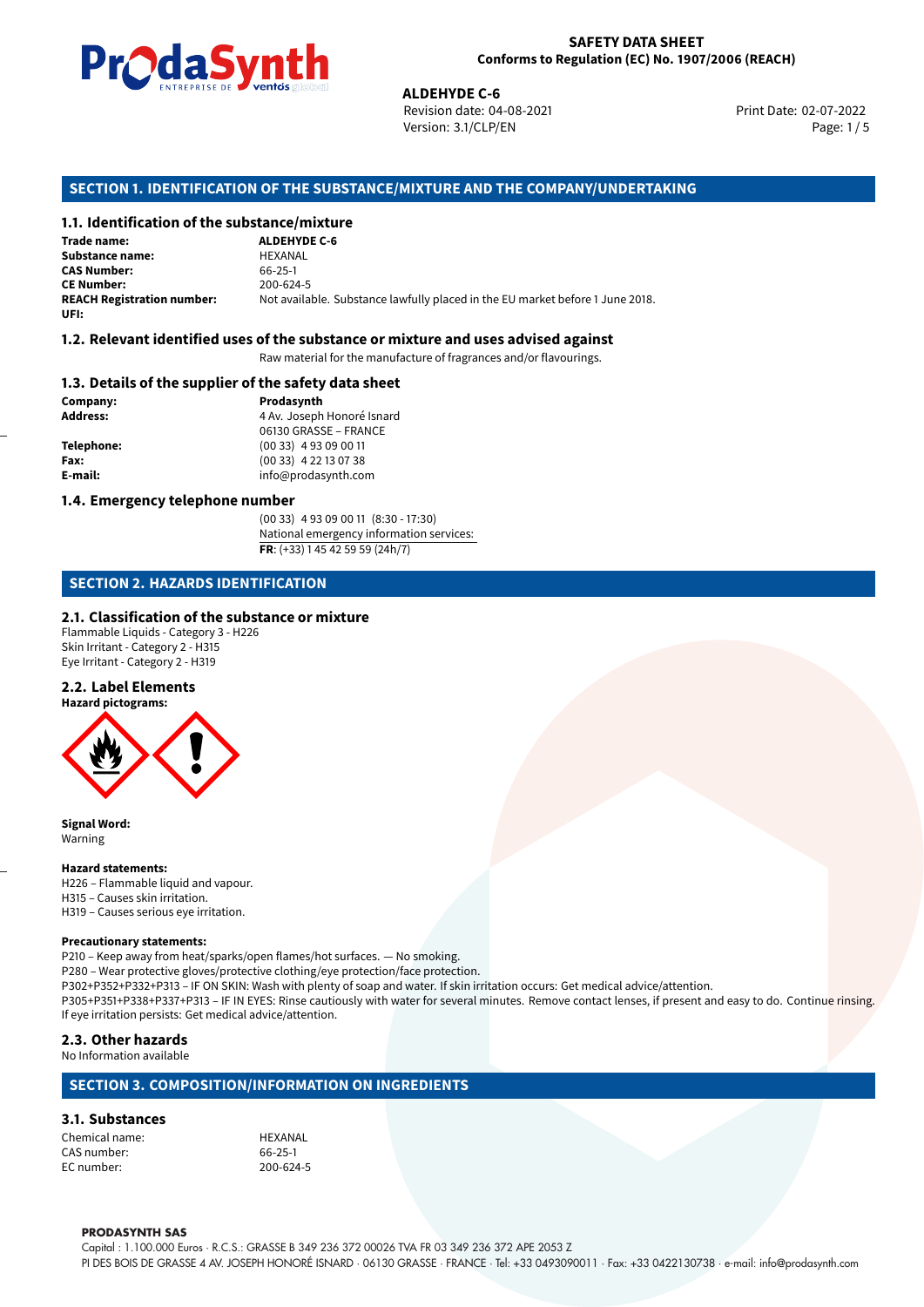

**ALDEHYDE C-6**<br>
Revision date: 04-08-2021<br> **COVERENT PROPERTY PROPERTY PROPERTY PRINT Date: 02-07-2022** Revision date: 04-08-2021 Version: 3.1/CLP/EN Page: 2 / 5

#### **Hazardous constituents:**

| <b>Chemical Name</b> | % (w/w)   | <b>CAS No</b><br><b>EC No</b> | Classification according to Regulation 1272/2008                   |
|----------------------|-----------|-------------------------------|--------------------------------------------------------------------|
| HEXANAL              | $\geq$ 50 | 66-25-1<br>200-624-5          | Flam. Lig. 3 - H226<br>Skin Irrit. 2 - H315<br>Eve Irrit. 2 - H319 |

[See the full text of the hazard statements in section 16.](#page-4-0)

#### **3.2. Mixtures**

Not applicable.

# **SECTION 4. FIRST-AID MEASURES**

# **4.1. Description of necessary first aid measures**

| Ingestion:    | Rinse mouth with water.                                                                                               |
|---------------|-----------------------------------------------------------------------------------------------------------------------|
|               | Obtain medical advice.                                                                                                |
|               | Keep at rest. Do not induce vomiting.                                                                                 |
| Eye contact:  | In case of contact with eyes, rinse immediately with plenty of water for at least 15 minutes and seek medical advice. |
| Inhalation:   | Remove person to fresh air and keep at rest.                                                                          |
|               | Seek immediate medical advice.                                                                                        |
| Skin contact: | Take off immediately all contaminated clothing.                                                                       |
|               | Thoroughly wash affected skin with soap and water.                                                                    |
|               | Seek medical attention if symptoms persist.                                                                           |

## **4.2. Most important symptoms and effects, both acute and delayed**

No information available.

#### **4.3. Indication of any immediate medical attention and special treatment needed**

No information available.

# **SECTION 5. FIRE-FIGHTING MEASURES**

#### **5.1. Extinguishing Media**

Water spray, carbon dioxide, dry chemical powder or appropriate foam. For safety reasons do not use full water jet.

#### **5.2. Special hazards arising from the substance or mixture**

Known or Anticipated Hazardous Products of Combustion: Emits toxic fumes under fire conditions.

#### **5.3. Advice for firefighters**

High temperatures can lead to high pressures inside closed containers. Avoid inhalation of vapors that are created. Use appropriate respiratory protection. Do not allow spillage of fire to be poured into drains or watercourses. Wear self-contained breathing apparatus and protective clothing.

# **SECTION 6. ACCIDENTAL RELEASE MEASURES**

#### **6.1. Personal precautions, protective equipment and emergency procedures**

Evacuate surronding areas. Ensure adequate ventilation. Keep unnecessary and unprotected personnel from entering. Do not breathe vapor/spray. Avoid contact with skin and eyes. Information regarding personal protective measures: see section 8.

#### **6.2. Environmental precautions**

To avoid possible contamination of the environment, do not discharge into any drains, surface waters or groundwaters.

#### **6.3. Methods and materials for containment and cleaning up**

Cover with an inert, inorganic, non-combustible absorbent material (e.g. dry-lime, sand, soda ash). Place in covered containers using non-sparking tools and transport outdoors. Avoid open flames or sources of ignition (e.g. pilot lights on gas hot water heater). Ventilate area and wash spill site after material pickup is complete.

#### **6.4. Reference to other sections**

Information regarding exposure controls, personal protection and disposal considerations can be found in sections 8 and 13.

#### **PRODASYNTH SAS**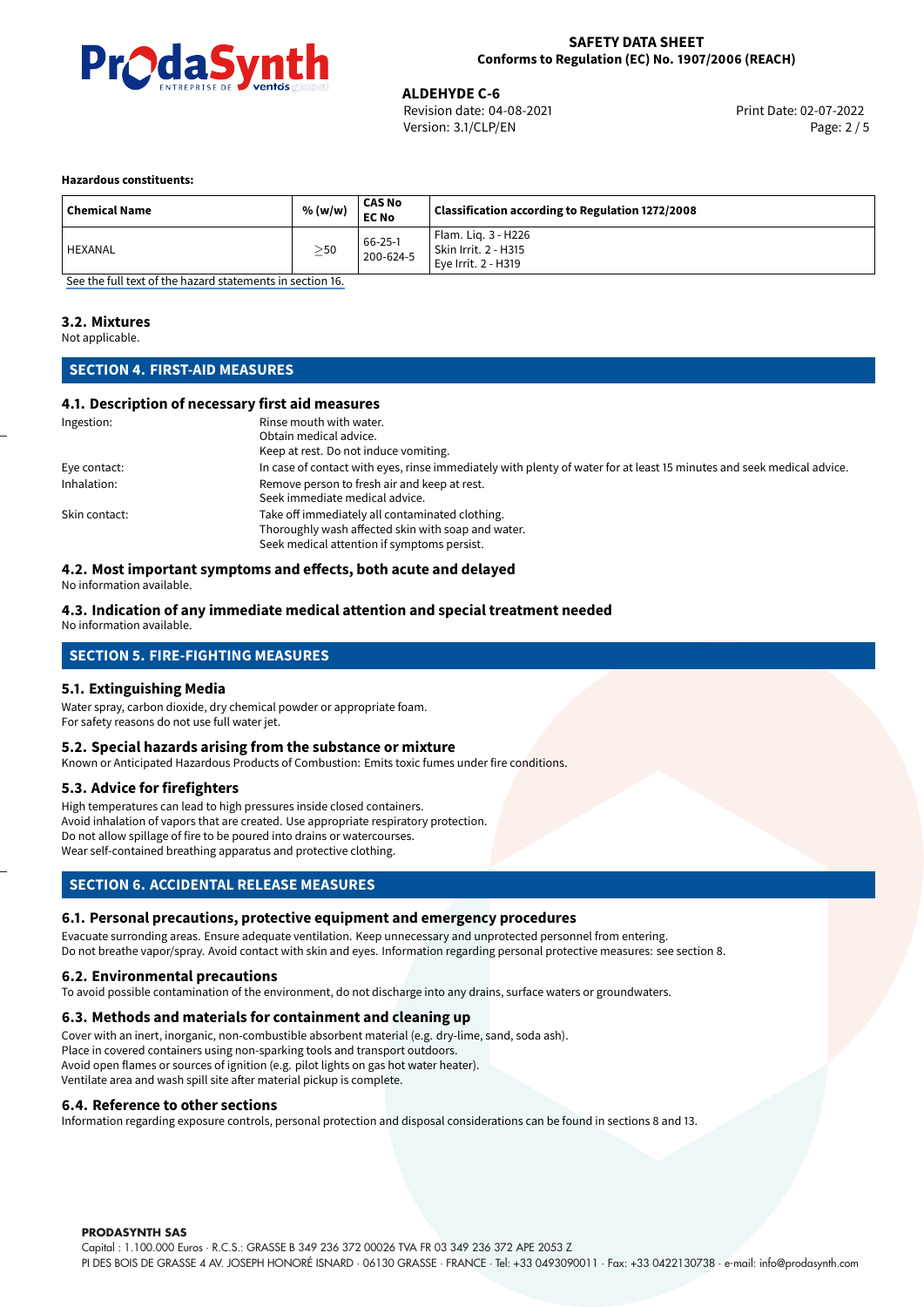

**ALDEHYDE C-6**<br>Revision date: 04-08-2021 **Alta and Servest Print Date: 02-07-2022** Version: 3.1/CLP/EN Page: 3 / 5

# **SECTION 7. HANDLING AND STORAGE**

# **7.1. Precautions for safe handling**

Do not store or handle this material near food or drinking water. Do not smoke. Avoid contact with the eyes, skin and clothing. Wear protective clothing and use glasses. Observe the rules of safety and hygiene at work. Keep in the original container or an alternative made from a compatible material.

# **7.2. Conditions for safe storage, including any incompatibilities**

Store in tightly closed and preferably full containers in a cool, dry and ventilated area, protected from light. Keep away from sources of ignition (e.g. hot surfaces, sparks, flame and static discharges). Keep away from incompatible materials (see section 10).

# **7.3. Specific end use(s)**

No information available.

# **SECTION 8. EXPOSURE CONTROLS AND PERSONAL PROTECTION**

# **8.1. Control parameters**

Components with occupational exposure limits: None known.

## **8.2. Exposure controls**

| Appropriate engineering controls: | Measures should be taken to prevent materials from being splashed into the body.                                                            |
|-----------------------------------|---------------------------------------------------------------------------------------------------------------------------------------------|
|                                   | Provide adequate ventilation, according to the conditions of use. Use a mechanical exhaust if required.                                     |
| Eye/Face protection:              | Chemical safety goggles are recommended. Wash contaminated goggles before reuse.                                                            |
| Hand Protection:                  | Chemical-resistant gloves are recommended. Wash contaminated gloves before reuse.                                                           |
| Body protection:                  | Personal protective equipment for the body should be selected based on the task being performed and the risks<br>involved.                  |
| <b>Respiratory Protection:</b>    | In case of insufficient ventilation, use suitable respiratory equipment.                                                                    |
| Environmental exposure controls:  | Emissions from ventilation or process equipment should be checked to ensure they comply with environmental<br>protection legislation.       |
|                                   | In some cases, filters or engineering modifications to the process equipment will be necessary to reduce emissions to<br>acceptable levels. |

## **SECTION 9. PHYSICAL AND CHEMICAL PROPERTIES**

## **9.1. Information on basic physical and chemical properties**

| Appearance:                            | Liquid                                |  |  |
|----------------------------------------|---------------------------------------|--|--|
| Colour:                                | Conforms to standard                  |  |  |
| Odour:                                 | Conforms to standard                  |  |  |
| Odour theshold:                        | Not determined                        |  |  |
| pH:                                    | Not determined                        |  |  |
| Melting point/freezing point:          | $-56$                                 |  |  |
| Boling point/boiling range (°C):       | $128 - 129$                           |  |  |
| Flash point:                           | $27^{\circ}$ C                        |  |  |
| Evaporation rate:                      | Not determined                        |  |  |
| Flammability:                          | Not determined                        |  |  |
| Lower flammability/Explosive limit:    | Not determined                        |  |  |
| Upper flammability/Explosive limit:    | Not determined                        |  |  |
| Vapour pressure:                       | 10 mm Hg (20°C)                       |  |  |
| Vapour Density:                        | $3,5$ (AIR = 1)                       |  |  |
| Density:                               | $0,809-0,819$ g/mL (20°C)             |  |  |
| Relative density:                      | $0,809 - 0,819$ (20°C)                |  |  |
| Water solubility:                      | <b>VERY SLIGHTLY SOLUBLE IN WATER</b> |  |  |
| Solubility in other solvents:          | <b>SOLUBLE IN ETHANOL</b>             |  |  |
| Partition coefficient n-octanol/water: | Not determined                        |  |  |
| Auto-ignition temperature:             | $204^{\circ}$ C                       |  |  |
| Decomposition temperature:             | Not determined                        |  |  |
| Viscosity, dynamic:                    | Not determined                        |  |  |
| Viscosity, kinematic:                  | Not determined                        |  |  |
| Explosive properties:                  | Not determined                        |  |  |
| Oxidising properties:                  | <b>NONE EXPECTED</b>                  |  |  |
|                                        |                                       |  |  |

#### **PRODASYNTH SAS**

Capital : 1.100.000 Euros · R.C.S.: GRASSE B 349 236 372 00026 TVA FR 03 349 236 372 APE 2053 Z PI DES BOIS DE GRASSE 4 AV. JOSEPH HONORÉ ISNARD · 06130 GRASSE · FRANCE · Tel: +33 0493090011 · Fax: +33 0422130738 · e-mail: info@prodasynth.com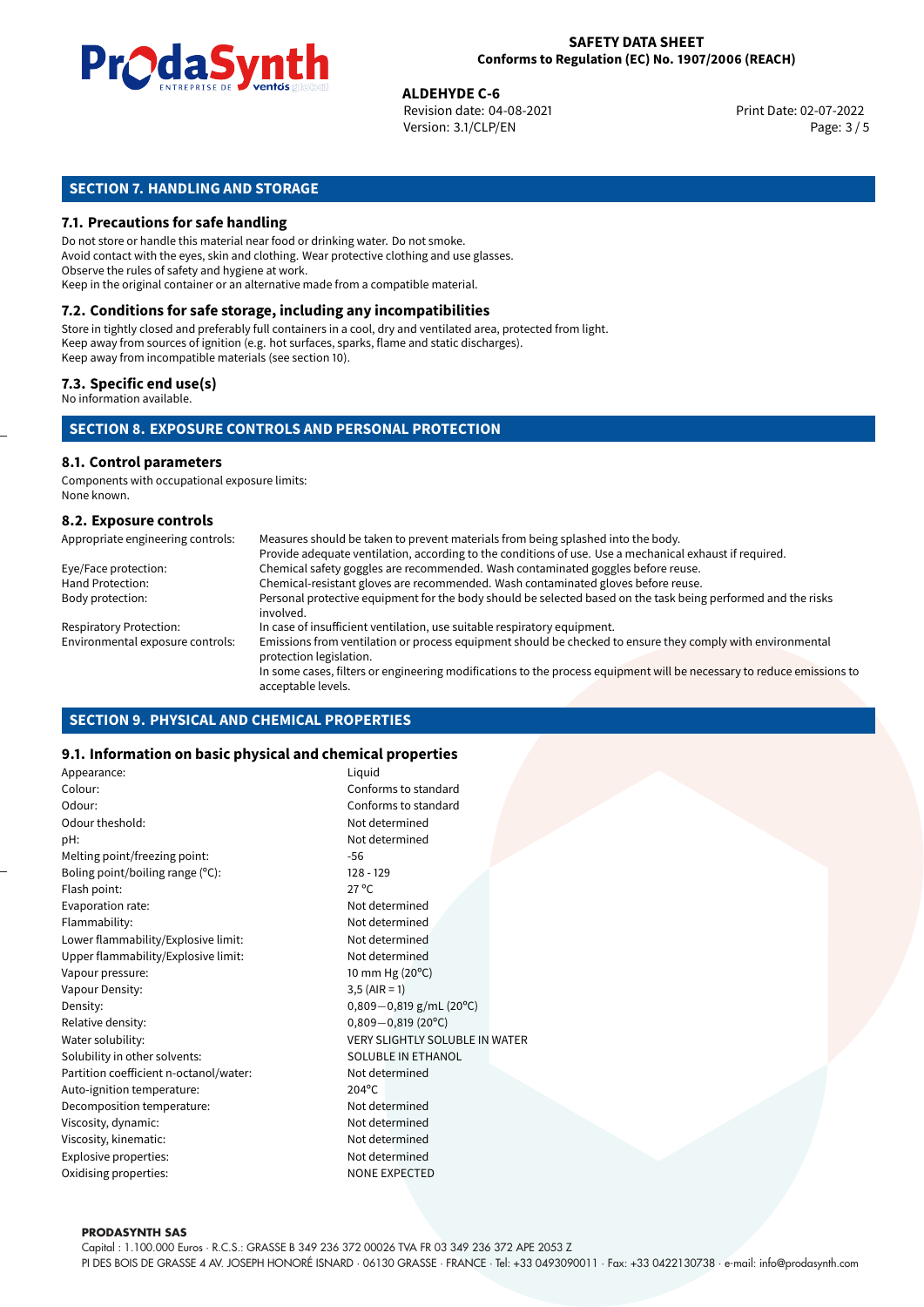

**ALDEHYDE C-6**<br>Revision date: 04-08-2021 **Alta and Servest Print Date: 02-07-2022** Version: 3.1/CLP/EN Page: 4 / 5

# **9.2. Additional information**

No information available.

# **SECTION 10. STABILITY AND REACTIVITY**

## **10.1. Reactivity**

No hazardous reactions if stored and handled as prescribed/indicated.

#### **10.2. Chemical stability**

The product is stable if stored and handled as prescribed/indicated.

#### **10.3. Possibility of hazardous reactions**

No hazardous reactions if stored and handled as prescribed/indicated.

#### **10.4. Conditions to Avoid**

Conditions to Avoid: Excessive heat, flame or other ignition sources.

# **10.5. Incompatible materials**

Avoid contact with strong acids and bases and oxidizing agents.

#### **10.6. Hazardous decomposition products**

During combustion may form carbon monoxide and unidentified organic compounds.

# **SECTION 11. TOXICOLOGICAL INFORMATION**

# **11.1. Information on toxicological effects**

| Acute toxicity                    | Based on the data available, the criteria for classification are not met. |
|-----------------------------------|---------------------------------------------------------------------------|
| Skin corrosion/irritation         | Causes skin irritation.                                                   |
| Serious eye damage/irritation     | Causes serious eye irritation.                                            |
| Respiratory or skin sensitisation | Based on the data available, the criteria for classification are not met. |
| Germ cell mutagenicity            | Based on the data available, the criteria for classification are not met. |
| <b>Carcinogenicity</b>            | Based on the data available, the criteria for classification are not met. |
| Reproductive toxicity             | Based on the data available, the criteria for classification are not met. |
| <b>STOT-single exposure</b>       | Based on the data available, the criteria for classification are not met. |
| <b>STOT-repeated exposure</b>     | Based on the data available, the criteria for classification are not met. |
| Aspiration hazard                 | Based on the data available, the criteria for classification are not met. |

# **SECTION 12. ECOLOGICAL INFORMATION**

## **12.1. Toxicity**

#### **Assessment:**

Based on the data available, the criteria for classification are not met. **Experimental/calculated data:** No information available.

## **12.2. Degradability**

No information available.

#### **12.3. Bioaccumulative potential**

No information available.

# **12.4. Soil mobility**

No information available.

# **12.5. Results of PBT and vPvB assessment**

No information available.

#### **12.6. Other adverse effects**

See also sections 6, 7, 13 and 15 Do not allow to get into waste water or waterways.

## **SECTION 13. DISPOSAL CONSIDERATIONS**

#### **13.1. Waste treatment methods**

Dispose of in accordance with national and local environmental regulations.

#### **PRODASYNTH SAS**

Capital : 1.100.000 Euros · R.C.S.: GRASSE B 349 236 372 00026 TVA FR 03 349 236 372 APE 2053 Z PI DES BOIS DE GRASSE 4 AV. JOSEPH HONORÉ ISNARD · 06130 GRASSE · FRANCE · Tel: +33 0493090011 · Fax: +33 0422130738 · e-mail: info@prodasynth.com